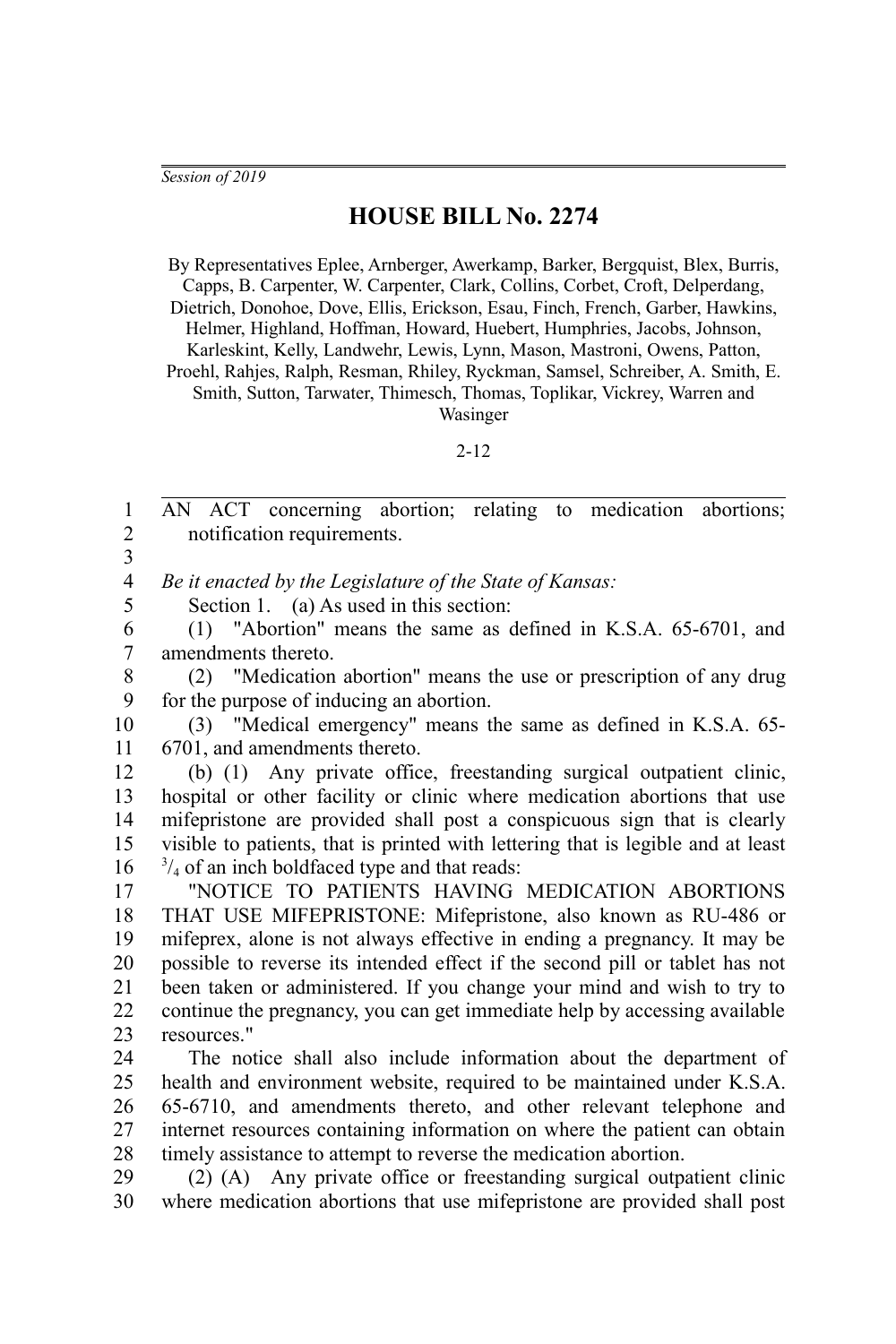the sign required by paragraph (1) in each patient waiting room and patient consultation room used by patients for whom medication abortions are provided. 1 2 3

(B) A hospital or other facility where medication abortions that use mifepristone are provided that is not a private office or freestanding surgical outpatient clinic shall post the sign required by paragraph (1) in each patient admission area used by patients for whom medication abortions that use mifepristone are provided. 4 5 6 7 8

(c) (1) Except in the case of a medical emergency, no physician shall provide, induce or attempt to provide or induce a medication abortion that use mifepristone without informing the woman, by telephone or in person, at least 24 hours prior to the medication abortion: 9 10 11 12

(A) That it may be possible to reverse the intended effects of a medication abortion that uses mifepristone, if the woman changes her mind, but that time is of the essence; and 13 14 15

(B) information on reversing the effects of a medication abortion that uses mifepristone is available on the department of health and environment's website, required to be maintained under K.S.A. 65-6710, and amendments thereto, and other relevant telephone and internet resources containing information on where the patient can obtain timely assistance to attempt to reverse the medication abortion. 16 17 18 19 20 21

(2) After a physician dispenses or provides an initial administration of mifepristone to a patient for the purposes of performing a medication abortion, the physician or an agent of the physician shall provide a legible, written notice to the patient that includes the same information as required under subsection (b)(1). 22 23 24 25 26

(d) When a medical emergency compels the performance of a medication abortion that use mifepristone, the physician shall inform the woman, prior to the medication abortion, if possible, of the medical indications supporting the physician's judgment that an abortion is necessary to avert the woman's death or that a 24-hour delay would create serious risk of substantial and irreversible impairment of a major bodily function, excluding psychological or emotional conditions. 27 28 29 30 31 32 33

(e) Within 90 days after the effective date of this section, the department of health and environment shall cause to be published, in English and in each language that is the primary language of 2% or more of the state's population, in print and on the website required to be maintained under K.S.A. 65-6710, and amendments thereto, comprehensible materials designed to inform women of the possibility of reversing the effects of a medication abortion that uses mifepristone and information on resources available to reverse the effects of a medication abortion that uses mifepristone. The website shall also include other relevant telephone and internet resources containing information on where 34 35 36 37 38 39 40 41 42 43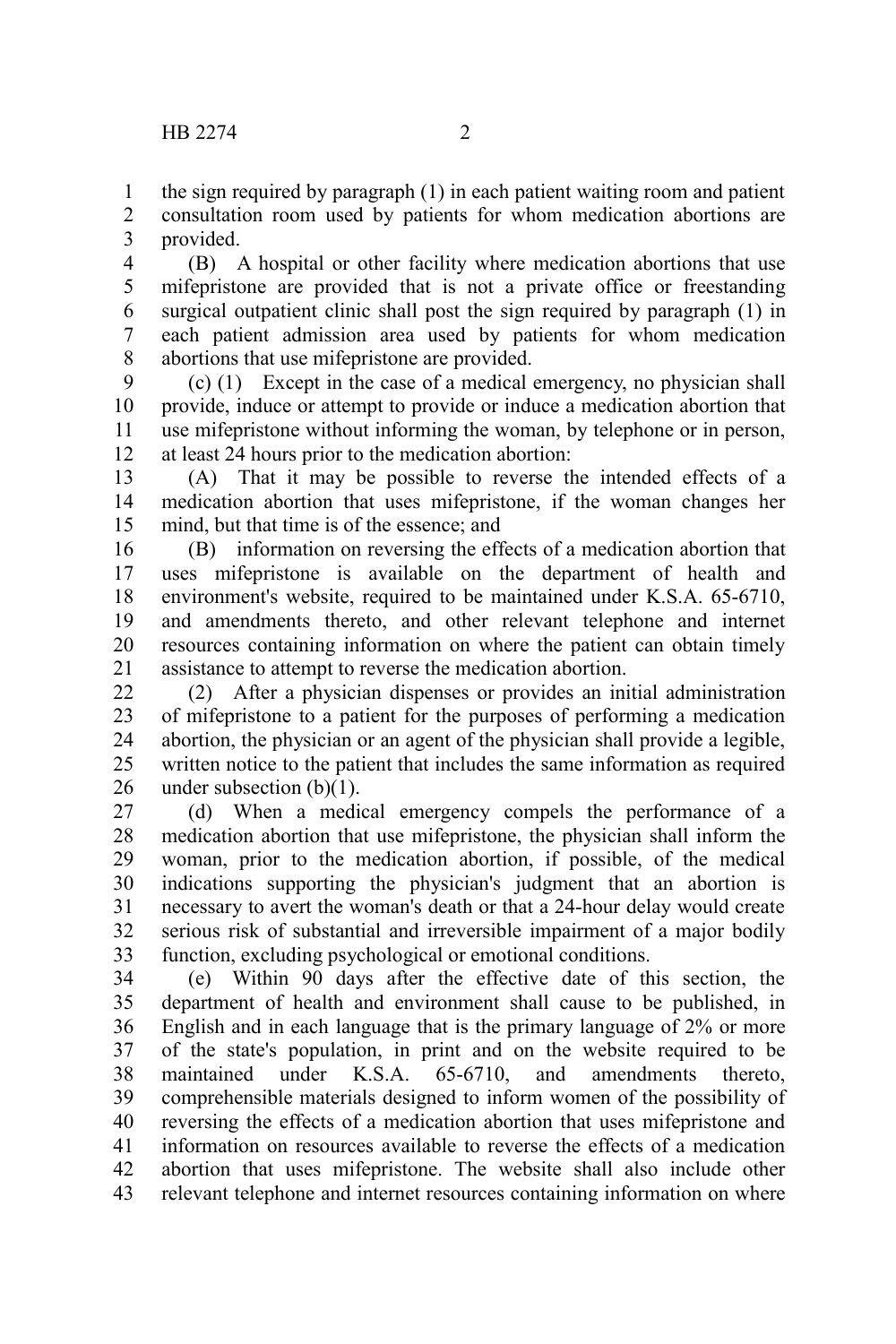the patient can obtain timely assistance to attempt to reverse the medication abortion. 1  $\mathcal{L}$ 

(f) Upon a first conviction of a violation of this section, a person shall be guilty of a class A person misdemeanor. Upon a second or subsequent conviction of a violation of this section, a person shall be guilty of a severity level 10, person felony. 3 4 5 6

(g) The department of health and environment shall assess a fine of \$10,000 to any private office, freestanding surgical outpatient clinic, hospital or other clinic or facility that fails to post a sign required by subsection (b). Each day that a medication abortion that uses mifepristone, other than a medication abortion that is necessary to prevent the death of the pregnant woman, is performed in any private office, freestanding surgical outpatient clinic, hospital or other facility or clinic when the required sign is not posted during a portion of that day's business hours when patients or prospective patients are present shall be a separate violation. The department of health and environment shall remit all moneys received from fines under this subsection to the state treasurer in accordance with the provisions of K.S.A. 75-4215, and amendments thereto. Upon receipt of each such remittance, the state treasurer shall deposit the entire amount into the state treasury to the credit of the state general fund. 7 8 9 10 11 12 13 14 15 16 17 18 19 20 21

(h) (1) If a physician provides a medication abortion using mifepristone in violation of this section, the following individuals may bring a civil action in a court of competent jurisdiction against the physician for actual damages, exemplary and punitive damages and any other appropriate relief:  $22$ 23 24 25 26

27

(A) A woman to whom such medication abortion has been provided;

(B) the father of the unborn child who was subject to such medication abortion; or 28 29

(C) any grandparent of the unborn child who was subject to such medication abortion, if the woman was not 18 years of age or older at the time the medication abortion was performed or if the woman died as a result of the medication abortion. 30 31 32 33

(2) Notwithstanding any other provision of law, any action commenced in accordance with this subsection shall be filed within two years after the later of: 34 35 36

37

38

(A) The date of the discovery of the violation under this section; or

(B) the conclusion of a related criminal case.

(3) In any action brought under this section, the court shall award reasonable attorney fees and costs to: 39 40

(A) A prevailing plaintiff; or 41

(B) a prevailing defendant upon a finding that the action was frivolous and brought in bad faith. 42 43